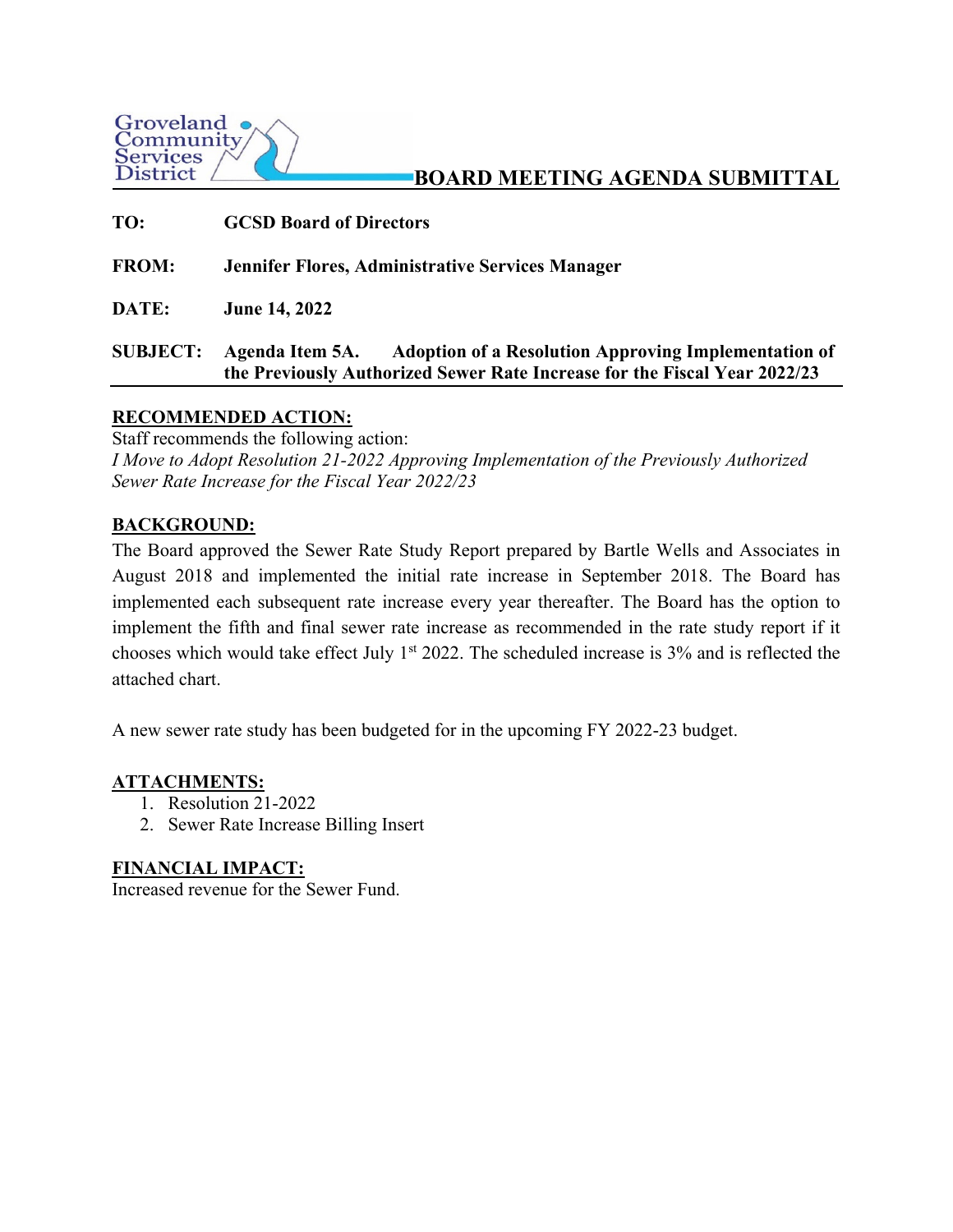#### **RESOLUTION 21-2022**

#### **A RESOLUTION OF THE BOARD OF DIRECTORS OF THE GROVELAND COMMUNITY SERVICES DISTRICT APPROVING IMPLEMENTATION OF THE PREVIOUSLY AUTHORIZED SEWER RATE INCREASE FOR THE FISCAL YEAR 2022/23**

**WHEREAS,** the Groveland Community Services District (herein referred to as District) is a local government agency formed and operating in accordance with Section §61000 et seq. of the California Government Code; and

**WHEREAS,** the District Board of Directors adopted Resolution 22-18 which approved increased sewer rates to fund the increasing cost of sewer service operations, infrastructure replacement and improvements and the development of reserves through 2023, as presented in the Bartle Wells Associates Sewer Rate Study Report; and

**WHEREAS,** the Board has annually approved implementing the sewer rate increase as stipulated in the Study Report since its adoption in 2018; and

**WHEREAS,** annual rate increases are required for the District to remain fiscally solvent, to meet revenue objectives set to fund system improvement projects and to meet grant and loan requirements, to moderate the amount of future rate increases and address annual inflation of operating expenses.

#### **NOW THEREFORE BE IT RESOLVED THAT THE BOARD OF DIRECTORS OF THE GROVELAND COMMUNITY SERVICES DISTRICT DOES HEREBY**

approve implementation of the previously authorized sewer rate increase for the fiscal year 2022/23 as detailed below:

| <b>New Rate Structure Effective July 1, 2022</b> |           |  |
|--------------------------------------------------|-----------|--|
|                                                  | 2022/2023 |  |
| <b>Residential</b>                               | 3%        |  |
| Monthly Fixed Charge                             | \$88.68   |  |
| Debt Service Charge - PML                        | \$20.42   |  |
| Volume Charge (\$/gal)                           | \$0.01166 |  |
| <b>Commercial</b>                                | 3%        |  |
| Monthly Fixed Charge                             | \$88.68   |  |
| Debt Service Charge - PML                        | \$20.42   |  |
| Volume Charge (\$/gal)                           | \$0.01872 |  |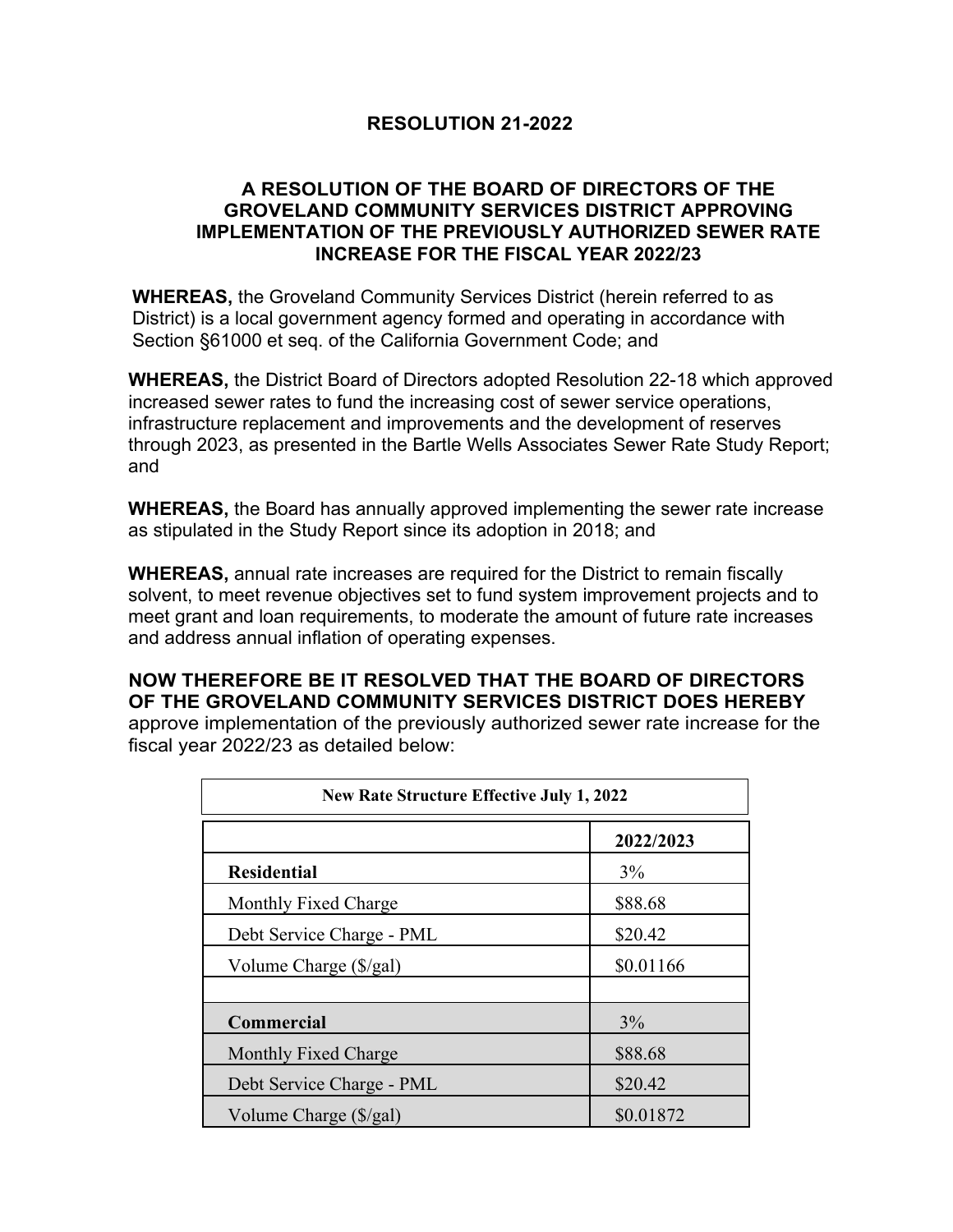**WHEREFORE,** this Resolution is passed and adopted by the Board of Directors of the Groveland Community Services District on June 14, 2022, by the following vote:

AYES: NOES: ABSTAIN: ABSENT:

APPROVE:

Spencer Edwards, Board President

ATTEST:

Rachel Pearlman, Board Secretary

### **CERTIFICATE OF SECRETARY**

I, Rachel Pearlman, the duly appointed and acting Secretary of the Board of Directors of the Groveland Community Services District, do hereby declare that the foregoing Resolution was duly passed and adopted at a Regular Meeting of the Board of Directors of the Groveland Community Services District, duly called and held on June 14, 2022. DATED: